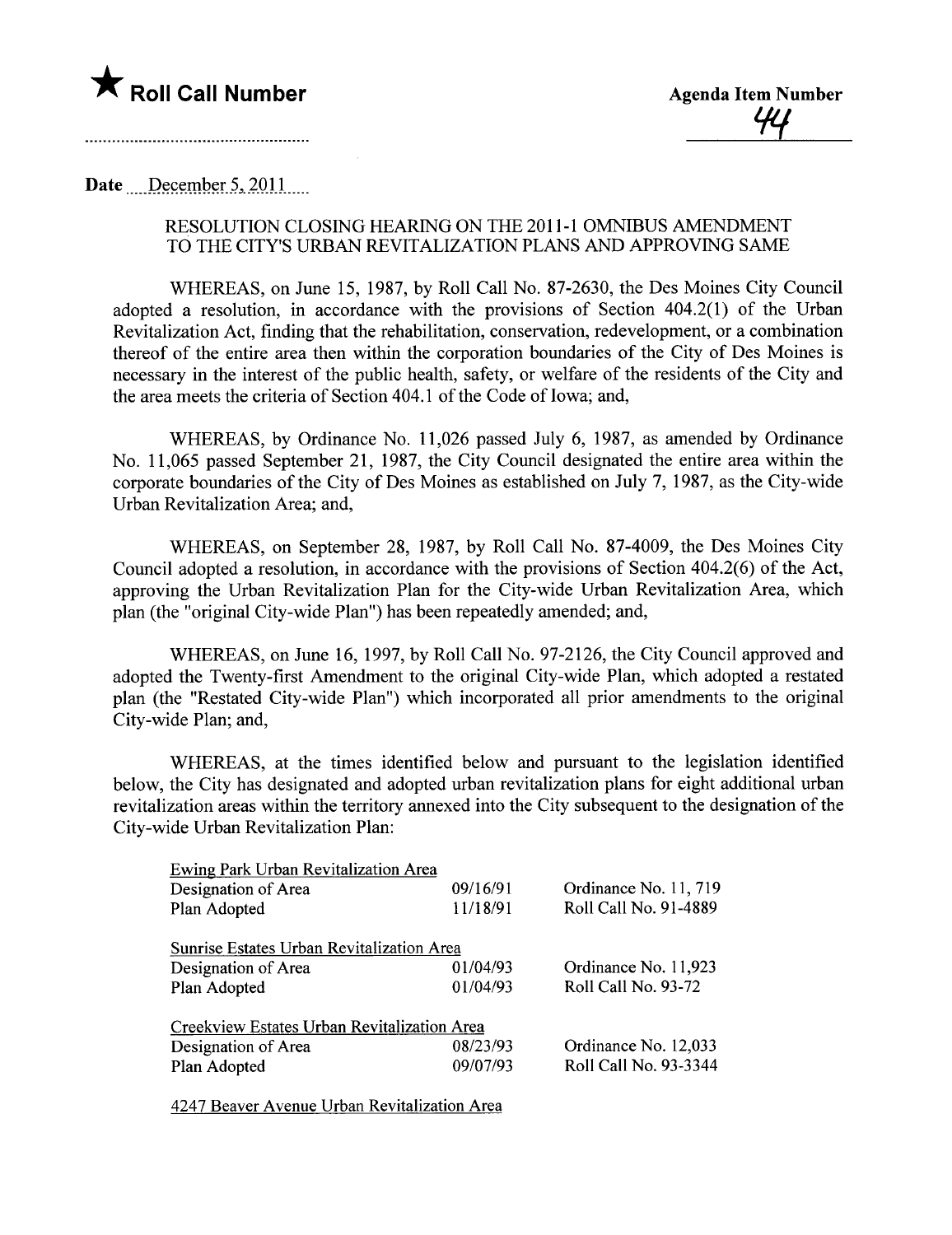

|                                                             | $-2-$    |                       |
|-------------------------------------------------------------|----------|-----------------------|
| <b>Date</b> December 5, 2011                                |          |                       |
| Designation of Area                                         | 06/20/94 | Ordinance No. 13,064  |
| Plan Adopted                                                | 11/21/94 | Roll Call No. 94-4459 |
| Hickory Grove Urban Revitalization Area                     |          |                       |
| Designation of Area                                         | 12/05/94 | Ordinance No. 13,126  |
| Plan Adopted                                                | 12/05/94 | Roll Call No. 94-4624 |
| <b>Airport Business Park Urban Revitalization Area</b>      |          |                       |
| Designation of Area                                         | 01/16/95 | Ordinance No. 13,142  |
| Plan Adopted                                                | 02/20/95 | Roll Call No. 95-462  |
| <b>Airport Commerce Park West Urban Revitalization Area</b> |          |                       |
| Designation of Area                                         | 08/07/95 | Ordinance No. 13,222  |
| Plan Adopted                                                | 07/24/95 | Roll Call No. 95-2860 |
| Leland Avenue Urban Revitalization Area                     |          |                       |
| Designation of Area                                         | 12/18/95 | Ordinance No. 13,285  |
| Plan Adopted                                                | 12/18/95 | Roll Call No. 95-4725 |

WHEREAS, on July 28, 2008, by Roll Call No. 08-1321, the City Council adopted the 2008-1 Omnibus Amendment to the City's Urban Revitalization Plans, extending the City-wide Tax Abatement Program until December 31, 2011, with an additional year for the completion of improvements commenced in 2011; and,

WHEREAS, the purpose of the 2011-1 Omnibus Amendment to the urban revitalization plans for the City of Des Moines is to make the following amendments to the City's Tax Abatement Program:

- a) To extend the Tax Abatement Program for an additional four years until December 31,2015, with an additional year for the completion of improvements commenced by December 31, 2015;
- b) To expand the City-wide Urban Revitalization Area to encompass the entire City of Des Moines as it now exists and as hereafter expanded by future annexations;
- c) To amend the urban revitalization plan for the City-wide Urban Revitalization Area to add the downtown area back into the Targeted Residential Development Area wherein the taxable value added by qualifying improvements to residential and commercial multifamily property can receive a 1 O-year/1 00% exemption from taxation, reversing the action taken under the 2008-1 Omnibus Amendment which removed the downtown area from the Targeted Residential Development Area;
- d) To amend the urban revitalization plan for the City-wide Urban Revitalization Area to change the eligibility requirements to receive tax abatement for improvements to property assessed as commercial or industrial property for tax purposes;
- e) To amend and restate the urban revitalization plan for the City-wide Urban Revitalization Area to be as set forth in the Second Restated Urban Revitalization Plan for the City-wide Urban